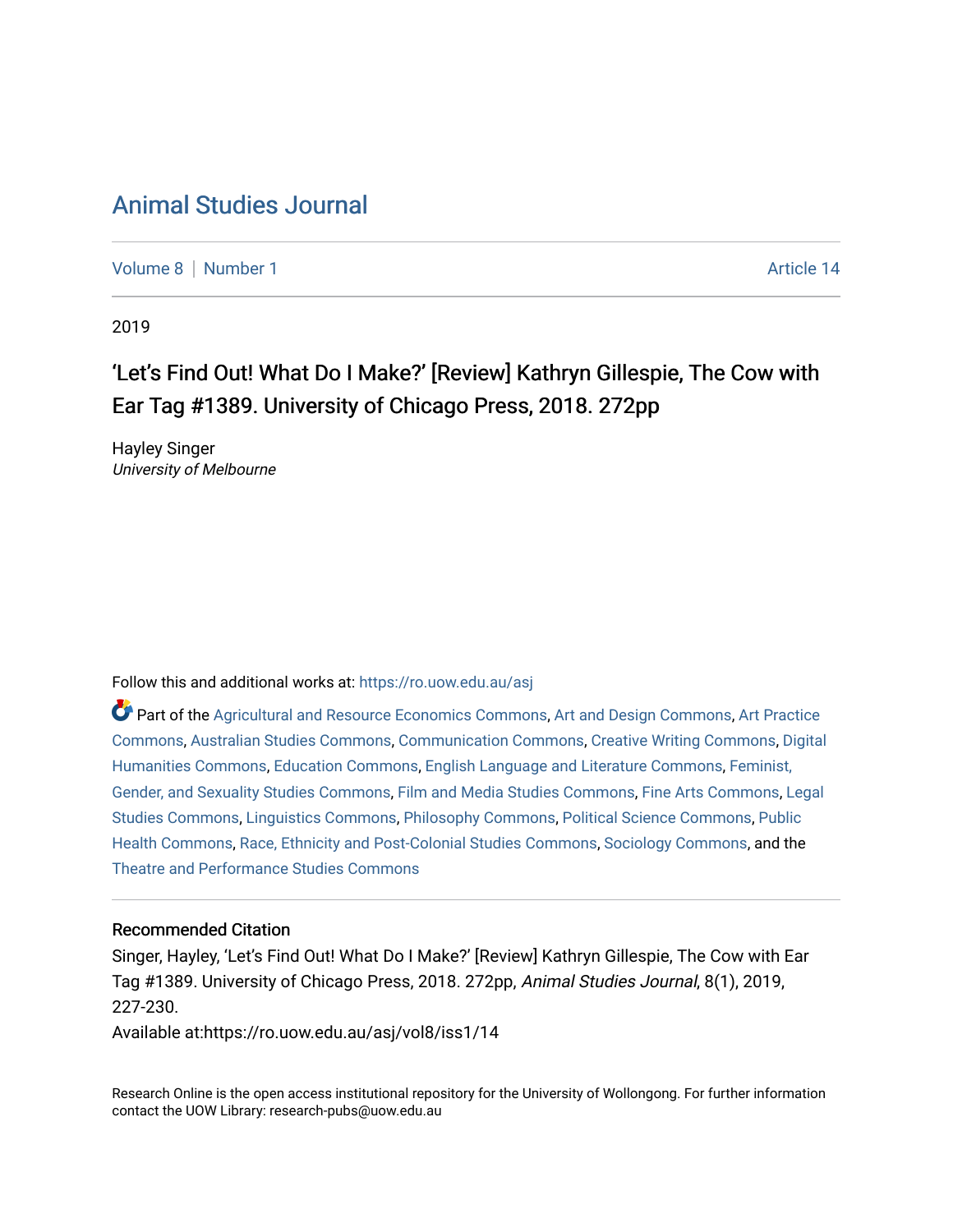### 'Let's Find Out! What Do I Make?' [Review] Kathryn Gillespie, The Cow with Ear Tag #1389. University of Chicago Press, 2018. 272pp

#### Abstract

I'm halfway through Kathryn Gillespie's book when it hits me. This enormous shadow lake of sadness I've been walking around with – it's dairy. It's the electric prods that move cows through pens. It's the endless stream of bovine bodies flowing around the world. It's the ginormous global wet market of milk and semen. It's the aftermath of shotgun blasts delivered to immobile cows, to fugitive cows, still ringing in my ears. It's the call of mothers and children separated at auction yards. It's that we're living in a context of (almost) compulsory dairy consumption. It's that writing about the commodification of animal life appears to be an endless task and though I cannot take my eyes away from its pages, reading The Cow with Ear Tag #1389 also feels like an endless task. Endless because I have not, cannot, retain all the details Gillespie has packed into this book in only a single read. I know and I feel that I am not just working my way through this book; it is working its way through me.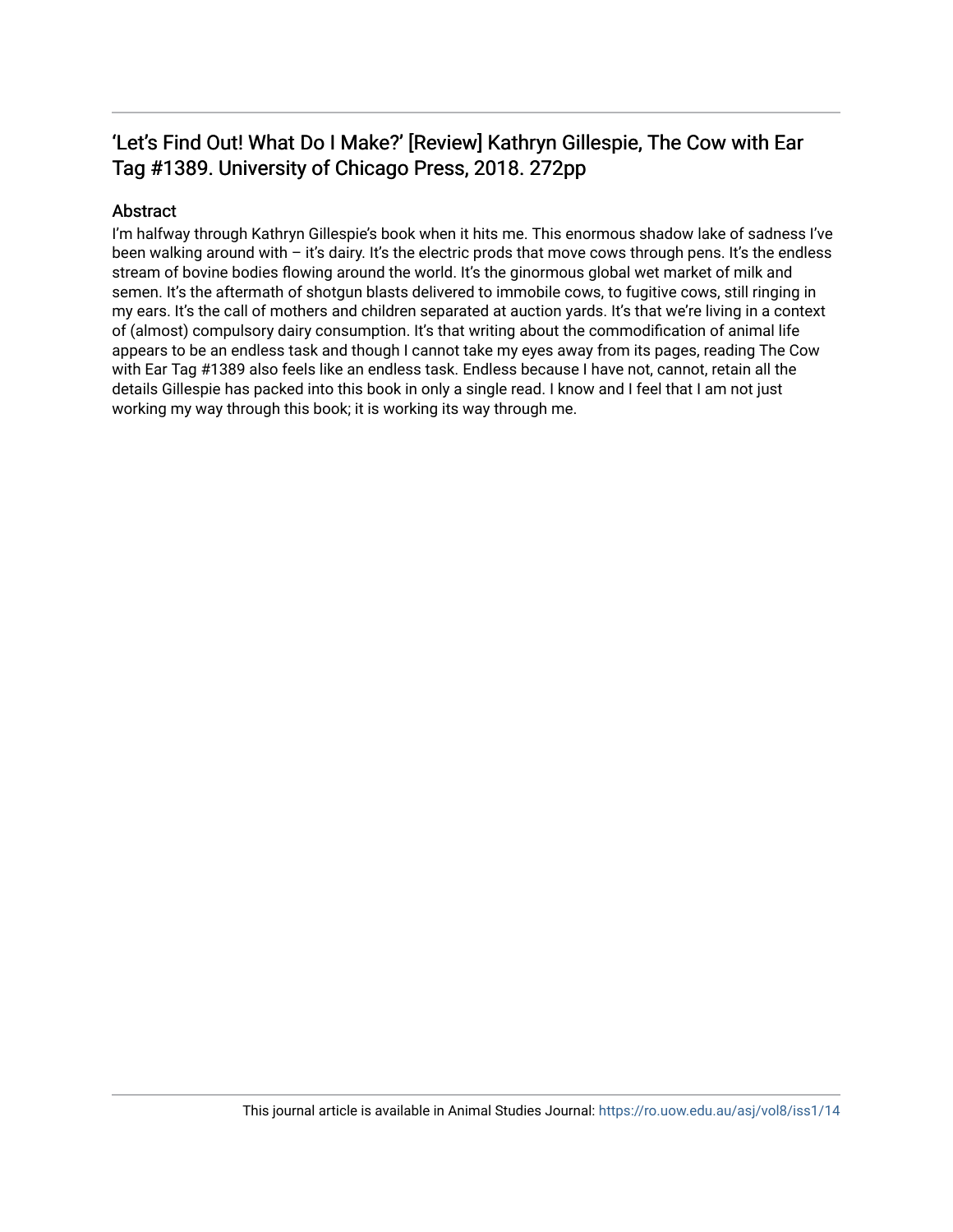# *'Let's Find Out! What Do I Make?' [Review] Kathryn Gillespie, TheCow withEarTag #1389. University of Chicago Press, 2018. 272pp*

#### **Hayley Singer University of Melbourne**

I'm halfway through Kathryn Gillespie's book when it hits me. This enormous shadow lake of sadness I've been walking around with  $-$  it's dairy. It's the electric prods that move cows through pens. It's the endless stream of bovine bodies flowing around the world. It's the ginormous global wet market of milk and semen. It's the aftermath of shotgun blasts delivered to immobile cows, to fugitive cows, still ringing in my ears. It's the call of mothers and children separated at auction yards. It's that we're living in a context of (almost) compulsory dairy consumption. It's that writing about the commodification of animal life appears to be an endless task and though I cannot take my eyes away from its pages, reading *The Cow with Ear Tag #1389* also feels like an endless task. Endless because I have not, cannot, retain all the details Gillespie has packed into this book in only a single read. I know and I feel that I am not just working my way through this book; it is working its way through me.

To any artist or scholar working with dairy this is my warning to you – *The Cow with Ear Tag #1389* will radically expand the possible focus of your work because, as Gillespie shows, if you reach out and touch dairy you touch a vast and (almost) unimaginable network of practices, industries, processes, products, geographies, habits of mind and body.

*The Cow with Ear Tag #1389* translates the journey from living cow to glass of milk, yes. But it does more. It translates the journey from education systems (primary through tertiary) to slaughterhouses, rendering plants, auction yards, dairy expos, breeding farms, and transport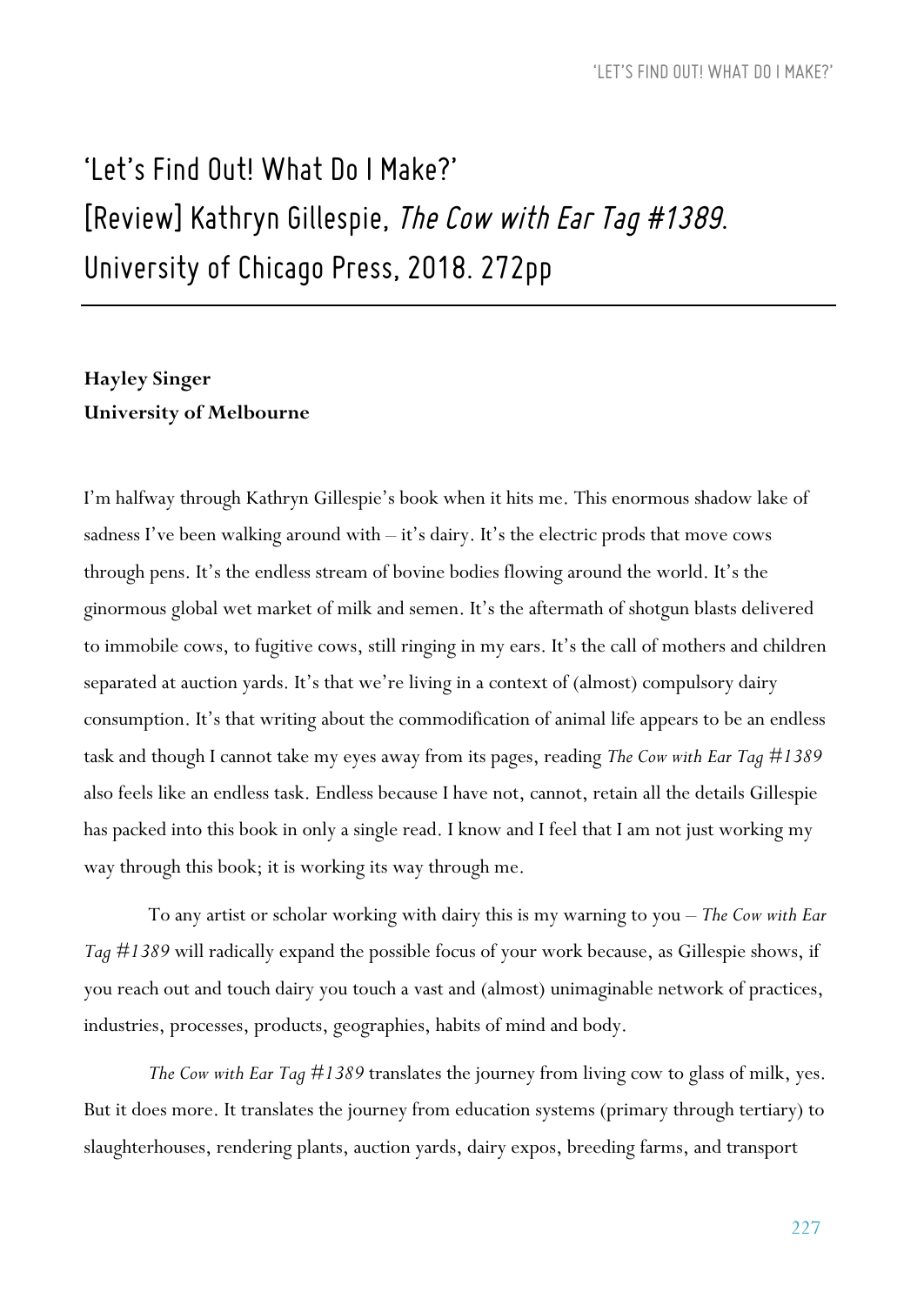trailers. All of these spaces, concepts and processes are there in the milk. That is what Gillespie shows. Got milk? You've got the 'cull auction'. Got milk? You've got the 'deadstock hauler'. Got milk? You've got the rod and the paddle, 'common for driving animals through the chutes of the auction yard' (85). Got milk? You've got electro-ejaculation. If you are not (as I was not) familiar with these terms or their definitions, Gillespie's book is for you. Until these concepts, terms, spaces and practices become common knowledge (*mainstream* knowledge) discussion and debate around dairy will remain deficient at the dinner table, in the gallery, on the farm, at the supermarket and in the academy. That is what this book teaches me. But there's more.

*Let's Find out. What Do I Make?* This is the title of a kid's book. It was handed to me one night as I sat down for dinner at a vegan restaurant on Brunswick Street, Fitzroy, Melbourne. The book was brightly coloured. Shaped like a cow. The front cover illustrated as a smiling cow. In the centre of the cow a hole's cut out. Inside the hole? A jug of milk. I hold the book for a moment. I look at that little book, confused. I open it. 'Cow enjoys a healthy lunch of juicy grass with her friends. Do you know what cows give us?' Oh god. I read on. 'Cows give us ...' but the final word (milk) has been crossed out. Beneath it, written by hand, is the word 'love'. Every page of this book has been altered. Cows give love, love, love. I have thought about that book, aimed at kids pre-kindergarten, a lot. Its bright cardboard pages designed to deliver a complex pedagogy, to teach children something about thinking, feeling, behaviours and nutrition, 'background' knowledge, 'common sense,' 'essential themes,' webs of connection and life processes. Processes, webs, sense, themes and knowledge skewed by political and ethical economies built on extracting labour, body parts and fluids, as well as separating family members from one another.

The topic of love, intimacy and empathy is threaded throughout *The Cow with Ear Tag #1389*. Farmers can love their cows (Chapter 3); children can develop intimate and empathetic relations to 'livestock' (Chapter 7); Americans love dairy (why this book was written?); there is a need for love, solidarity and a buddy system of peer support when researching structural violence (Chapter 5). In every case, love, intimacy and empathy are tangled up with (or contorted by) violence. Even the healing spaces of sanctuaries are places where love, intimacy

228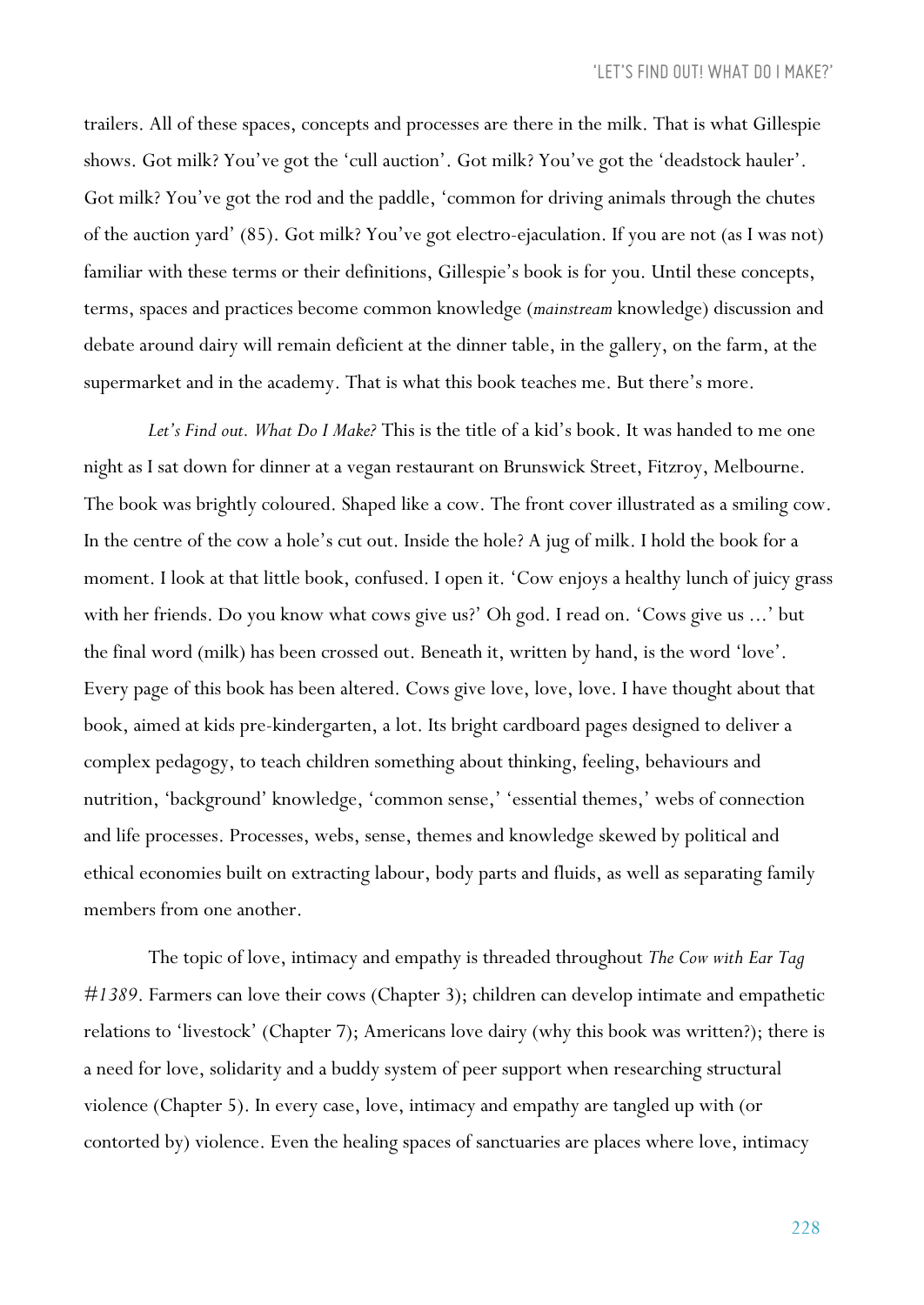and empathy must be used to reckon with the (sometimes literally) crushing aftereffects of industrial breeding practices (Chapter 6).

*Let's find out!* This phrase announces dairy's staggering self-assigned right to look at and use cows for food and education. Gillespie works through the complex layers that make up the politics of sight in relation to animals in the food system. She writes from an ethical perspective inundated by a dairy-loving overlay. This offers her a dual perspective – at once immersed in and external to dairy discourse. Page after page Gillespie tirelessly subverts the ethos of dairy's, *Let's find out!* She does not ask what cows make for people, but what humans make for cows. And she moves between individual lives and stories of bovines bred, kept, sold, used and slaughtered as part of dairy and its affiliated industries. She links these lives to the broad, structural humanist politics of research within academic contexts, advertising discourse and farming education.

To read this book will mean cultivating a serious double vision for dairy – the normalised vision of milk as a nutritious substance, or a substance overlaid with human profit and symbolic meaning (white supremacy, wholesomeness ...) will be shot through with the submerged vision of dairy as the product of abuse, reproductive exploitation, family separation, the development of utterly strange and cruel processes and practices rolled into the worldwide production of milk (cheese, yoghurt ...). And people love to say they'd find it so hard to give up cheese. Cheese is the thing! And they don't appear to feel the weight or the shock or the horror at the processes that produce cheese when they make this confession. *That* is why Gillespie's book needs to be in all good book stores, included in unit readers, purchased for family and friends, scheduled for book clubs. Gillespie has written this book in an accessible way. There's no jargon. She breaks down 'industry speak'. Shows how discourse shapes everyday life in clear terms (Chapter 8). She develops and articulates the vital need for practices of academic care and concern between colleagues, between species. Gillespie's double vision is a counter-point to the 'double think' (Chapter 7) dairy industries, their consumers, and proponents are either trapped in or promoting or both.